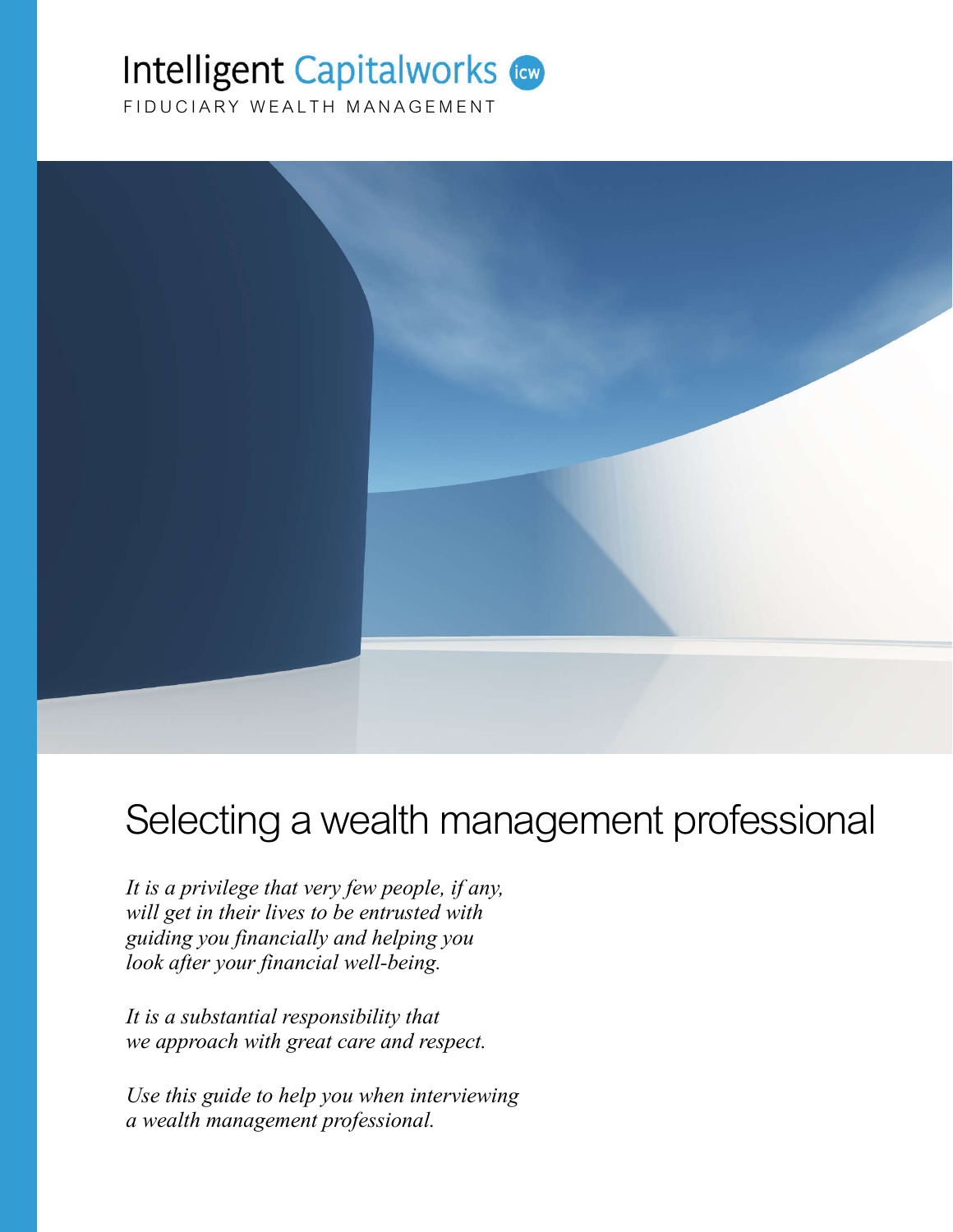*In search of . . .*

Service professionals, whether they are doctors, attorneys, accountants or financial advisors, are all a bit like icebergs, with 10 percent of their attributes above water and visible for you to see and the remaining 90 percent of their attributes below the surface and invisible to you.

There are always lots of differences between best-in-class, run-of-the-mill, and bottom-of-the-barrel. Discerning if a financial advisor can truly provide the wise counsel, good judgement, leadership, technical competence and managerial responsibility you seek is not easy, but it is not impossible either.

## Product guidance is not competent wealth counsel.

During the past 30 years, access to financial markets has been successfully democratized with the help of technology and the internet. Anyone can now open an account at Vanguard, Fidelity, Schwab and TD Ameritrade and gain access to well-constructed, low-cost investment products coupled with product guidance and account service help. But offering product guidance and service help is not the same as solving the complex and deeply nuanced problems we all have with preserving, protecting, growing and transferring our wealth.

## Competent wealth counsel is multi-disciplinary.

The enduring truth of wealth management is that successfully preserving, protecting, growing and transferring our wealth is a multi-disciplinary challenge of continual problem-solving. Like so many other aspects of modern life and career fields, wealth management has become much more complex. The complexity requires advanced education and training, deeper experience, and the integrity and commitment to excel.

## Basic requirements of competent wealth counsel.

- **•** Education
- **•** Training
- **•** Experience
- **Commitment**
- $\bullet$  Integrity
- **•** Excellence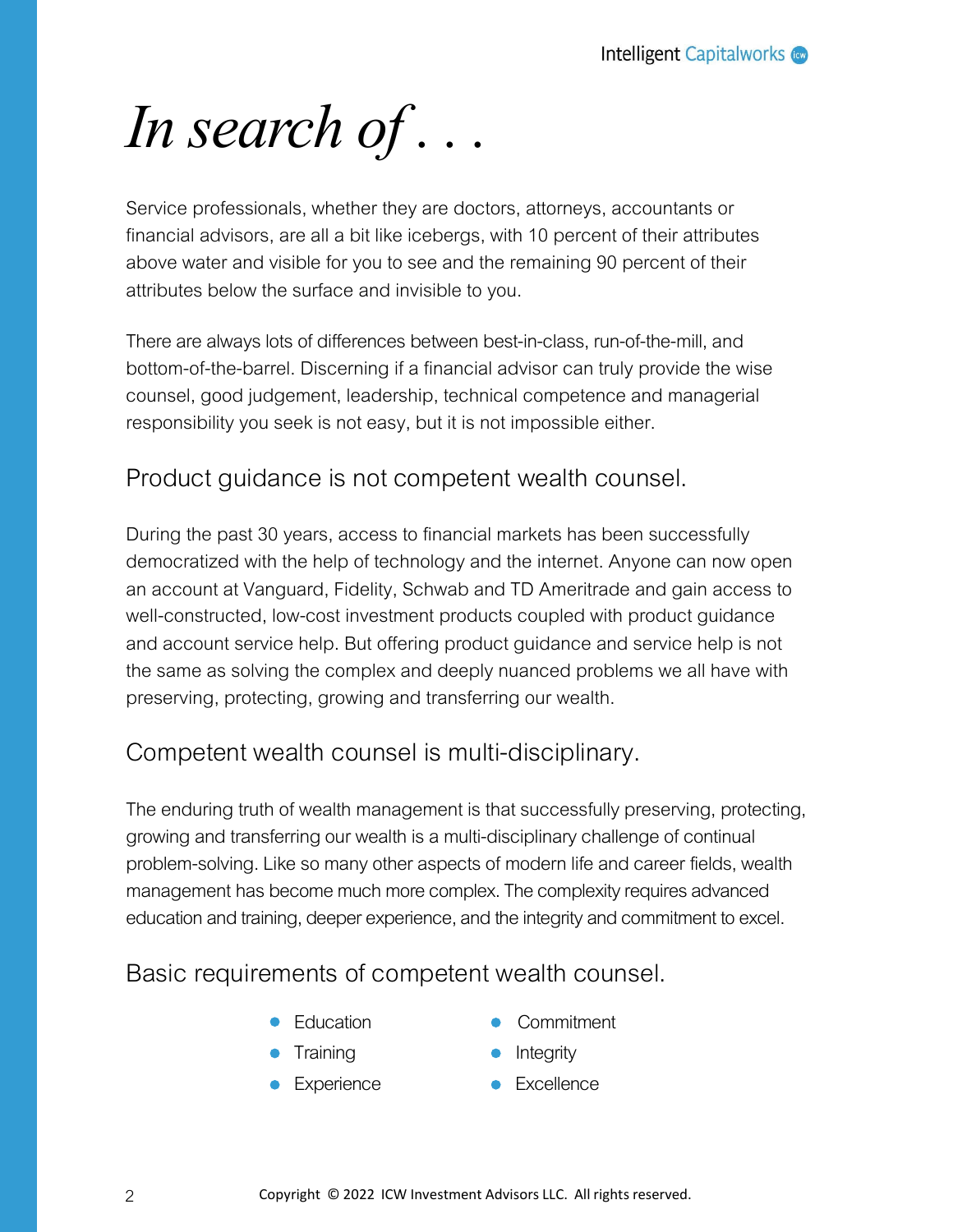# Competent wealth counsel helps solve problems.

While it may sound a bit pithy, there are two kinds of people in the world *–* people who have problems and people who are going to have problems. When you are looking for someone to help you manage your wealth, you are looking for someone who is prepared and capable of helping you solve problems.

Naturally then, your search and selection process should focus on finding the talent and resources you'll need to solve your current and anticipated problems. Start by identifying the subject areas of the problems you want addressed now and in the future.

- **•** Financial Planning
- Risk Management
- Retirement Planning
- **Tax Planning**
- **•** Investment Management
- Special Needs Planning
- Trust and Estate Planning  $\bullet$
- Trust Advisory Services  $\bullet$
- Succession and Legacy Planning
- Philanthropic Planning

## Look for advanced professional education and training.

The professions are businesses that are intellectual capital intensive. They require extensive amounts of expensive, lifelong advanced education and training. It can easily take \$1 million and years in formal education and training costs to achieve advanced-<br>level wealth counsel mastery. Look to see who's making/made the career commitment.

# Look for professional breadth and depth-of-field.

The wealth management body of knowledge covers more than 100 subject matter areas, each discipline of which represents an extensive body of knowledge and can easily develop into a career path of its own. As a result, managing wealth becomes a multi-disciplinary endeavor. Look for those whose education, professional training and experience combines breadth and depth-of-field.

# Look for professional integrity and commitment.

There are markers for integrity and commitment. Professionals will subject themselves to the highest legal standards of fiduciary client care and adhere to professional codes of ethics that create career jeopardy for bad acts of faith. Look for the standards to which they are willing to adhere.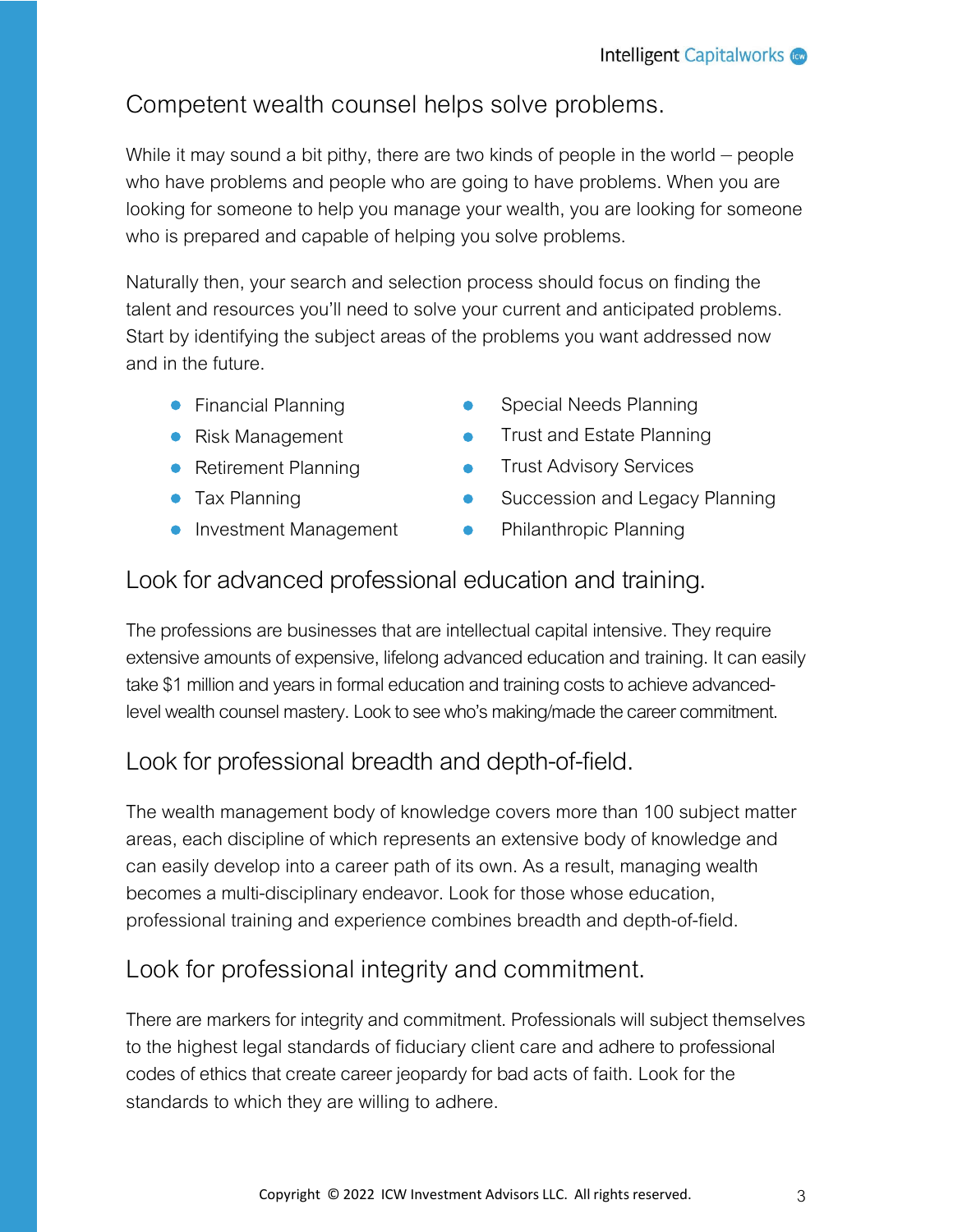## Look for adherence to a fiduciary standard.

A fiduciary stands in a special relationship of trust, confidence and responsibility with another person. The duties of a fiduciary include loyalty to the client and reasonable care with regard to the client's assets. All of a fiduciary's actions are to be undertaken in the best interest of the client. A fiduciary must avoid self-dealing and minimize and disclose conflicts of interest to the client.

CEFEX is an independent global assessment and certification organization that verifies conformity to conduct and practice standards that are substantiated in laws, regulations and professional best practices that are worthy of the public's trust and confidence.

CEFEX advisory firms adhere to the Global Fiduciary Standard of Excellence. This means they act in the best interest of investors. This is in contrast with a firm that lacks a fiduciary process. The fiduciary standard offers a consistency of interpretation and implementation, which facilitates the transfer of knowledge between the advisor, clients, vendors and regulators.

Annual audits maximize the advisory firm's professionalism because the firm is required to keep up to date with regulations and best practices. The CEFEX audit helps foster a culture of continuous improvement within the firm. The assessment process for CEFEX certified investment advisory firms is frequently updated to address changes in regulations and evolving best practices.

#### CERTIFIED ADVISORS

| Company:                                                                                                        | Registration No:                         |  |  |
|-----------------------------------------------------------------------------------------------------------------|------------------------------------------|--|--|
| Intelligent Capitalworks                                                                                        | CFX10617                                 |  |  |
| Address:                                                                                                        |                                          |  |  |
| 16427 N. Scottsdale Rd., Suite 350, Scottsdale, AZ, 85254, United States                                        |                                          |  |  |
| Web Site:                                                                                                       |                                          |  |  |
| http://www.intelligentcapitalworks.com                                                                          |                                          |  |  |
| Registration Type:                                                                                              |                                          |  |  |
| Investment Advisor Certification                                                                                | Investment<br>Advisor                    |  |  |
| Program:                                                                                                        | Certification<br>Since                   |  |  |
| Fiduciary fee-only wealth advisory, retirement planning and discretionary investment management services for    | 4/23/2019                                |  |  |
| high-net worth individuals, families, trusts, ERISA retirement plans, philanthropic organizations, and business | Validated: 1/15/2022                     |  |  |
| accounts.                                                                                                       |                                          |  |  |
|                                                                                                                 | <b>View Certificate</b>                  |  |  |
| Current Registration Date:                                                                                      | Initial Registration Date:<br>04/23/2019 |  |  |
| 05/23/2021                                                                                                      |                                          |  |  |
| Independent Assessment Reports. Click to download and save to your fiduciary file.                              |                                          |  |  |
| • Independent Assessment Report 2021-05-23                                                                      |                                          |  |  |
| · Independent Assessment Report 2020-04-23                                                                      |                                          |  |  |
| • Independent Assessment Report 2019-04-23                                                                      |                                          |  |  |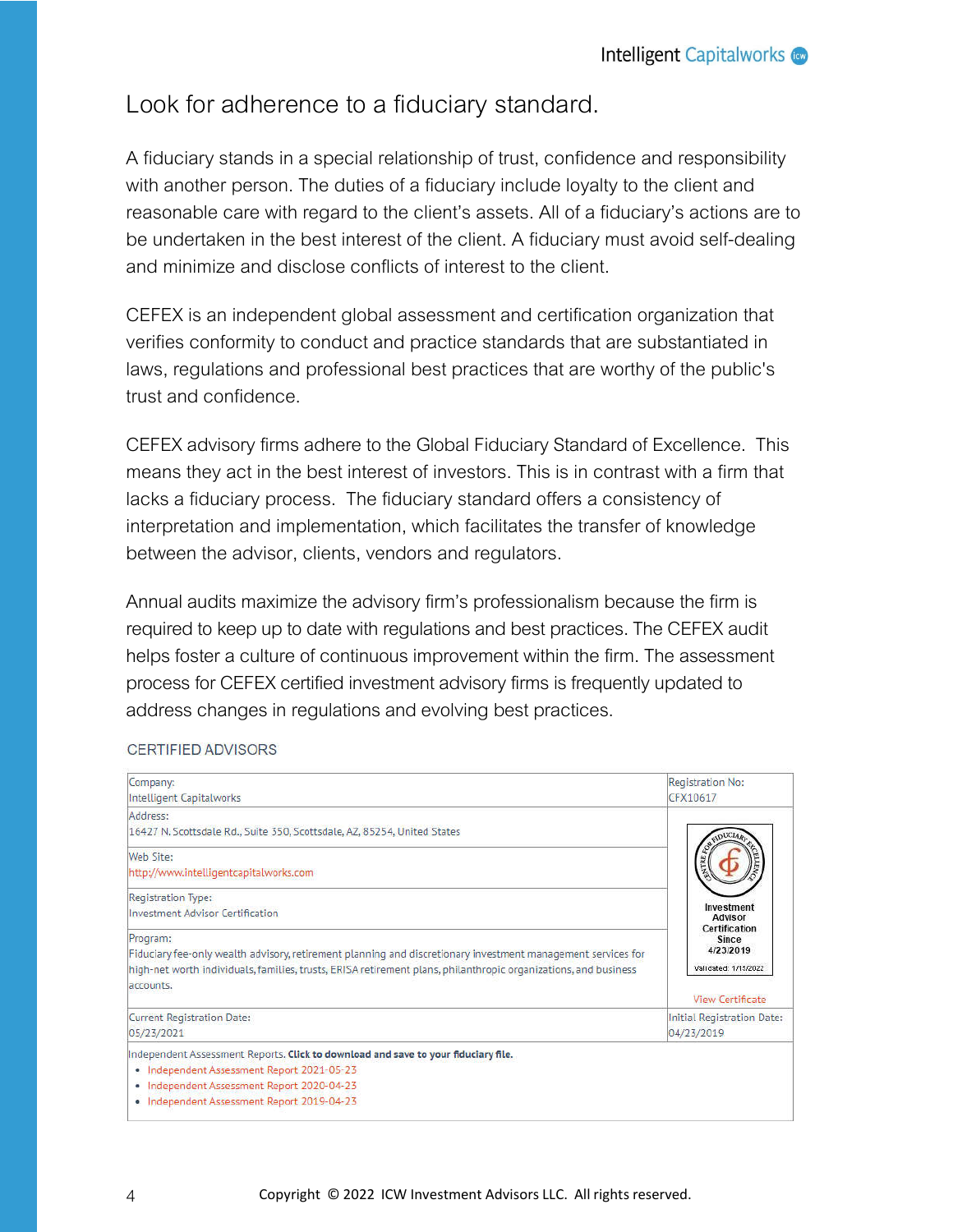## Look for these standards of professional conduct.

The Professional Codes of Ethics and Standards of Professional Conduct of these organizations require a professional to place your interests first and be accountable for actions taken on your behalf.

#### CFA Institute

CFA® *–* Chartered Financial Analyst

- Bachelor's degree or higher
- Passing scores on the Level I, II and III Examinations
- 4,000 hours of qualifying work experience
- Professional references
- Adhering to the CFA Institute's Code of Ethics and Standards of Professional Conduct
- Acceptance by the CFA Institute

https://www.cfainstitute.org/-/media/documents/code/code-ethics- standards/code-of-ethics-standards-professional-conduct.pdf

#### CFP Board

CFP® *–* Certified Financial Planner

- Bachelor's degree or higher
- 15 semester credit hours of upper division or graduate classes
- A passing score on the CFP Certification Examination
- 6,000 hours of qualifying financial planning work experience
- Adhering to the CFP Board's Standards of Professional Conduct
- Acceptance by the CFP Board

https://www.cfp.net/ethics/code-of-ethics-and-standards-of-conduct

American Bankers Association

CTFA *–* Certified Trust and Fiduciary Advisor

- Bachelor's degree or higher
- Five years of qualifying wealth management work experience
- A passing score on the CTFA Certification Examination
- Professional references
- Adhering to the Institute of Certified Bankers Professional Code of Ethics
- Acceptance by the Institute of Certified Bankers

https://www.aba.com/training-events/certifications/maintaining-your- certification/certification-code-of-ethics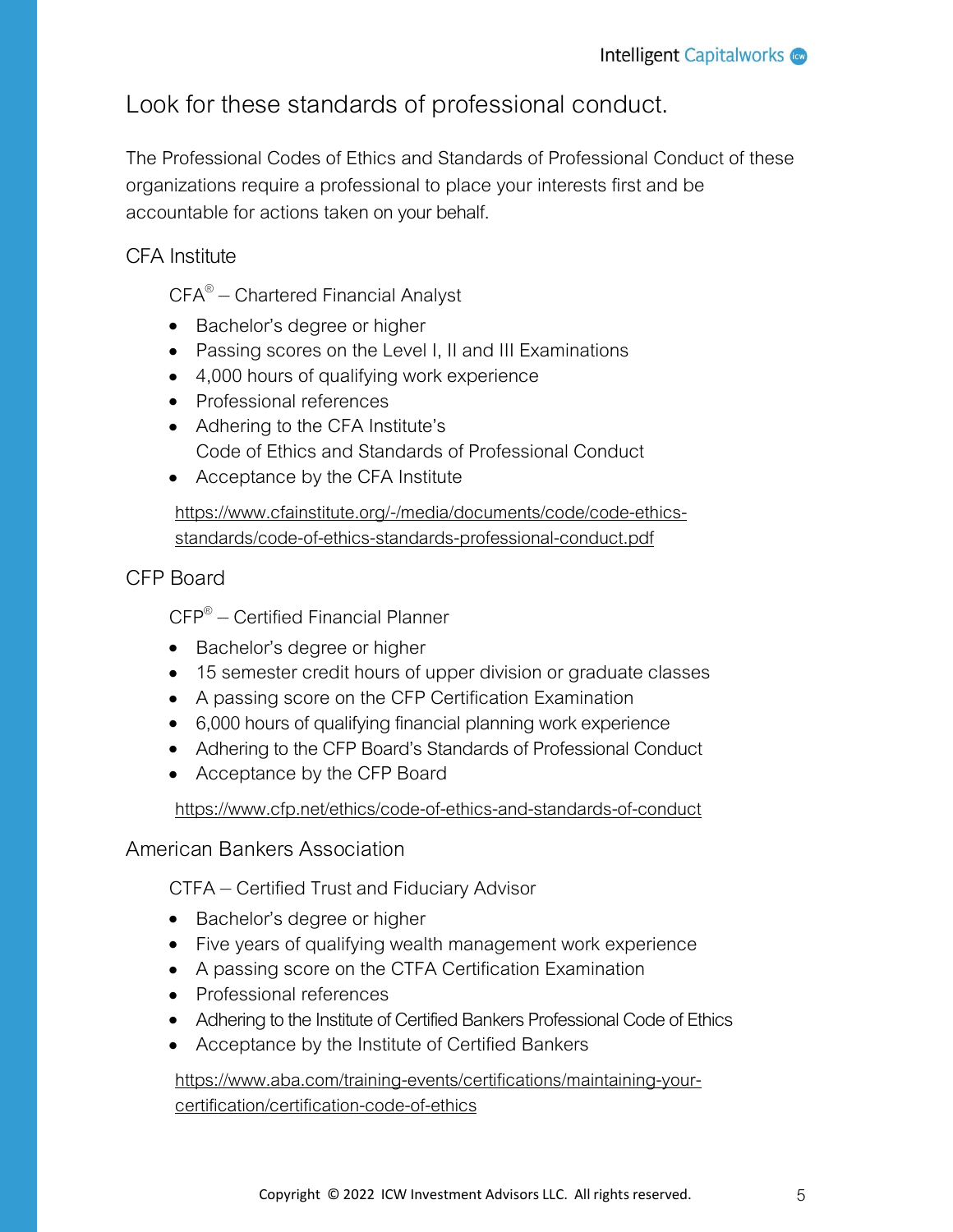# Rate the professional's breadth and depth-of-field.

Managing wealth is an advanced-level game that requires competent professionals –<br>those with a Level 7 rating and above on the following Professional Knowledge and Practice Experience Rating exercise.

An A-level wealth management professional will be independently board-certified in more than one of 10 allied disciplines of wealth management and have core competencies that rate at least a Level 7 on nearly every topic in the list that follows.

# Professional Knowledge and Practice Experience Rating Scale

- $0 =$  has never heard of the subject.
- $1 =$  has been involved in some meaningful exploration of the subject.
- 2 <sup>=</sup> could provide a reasonably accurate verbal or written explanation of the subject.
- 3 <sup>=</sup> could provide a very accurate verbal or written summary of the subject.
- 4 <sup>=</sup> could provide a very accurate verbal or written summary of the subject and has firsthand personal experience with the subject in his/her own affairs.
- 5 <sup>=</sup> could provide a very accurate verbal or written summary of the subject and has been compensated as a professional working occasionally in the subject.
- $6$  = could provide a very accurate verbal or written summary of the subject and has been compensated as a professional working frequently in the subject.
- $7 =$  is a highly compensated professional working frequently in the subject and is considered by many of his/her peers to be a credible authority on the subject.
- $8 =$  is a highly compensated professional for his/her work in the subject. Allied professionalsand even competitors recognize him/her as being an expert in the top 5 percent of his/her field.
- 9 <sup>=</sup> is a highly compensated professional for his/her work in the subject. Allied professionals and even competitors recognize him/her as being an expert in the top 5 percent of his/her field and not only has technical ability, but his/her total breadth of knowledge and creative ability empower him/her to apply his/her skills in big-picture, whole-system strategic thinking.
- $10 =$  is considered to be an international authority and/or is in the top 1 percent of his/her field or niche.
- $11$  = There are no elevens.

Adapted from: Bruce Wright The Wright Company, Inc.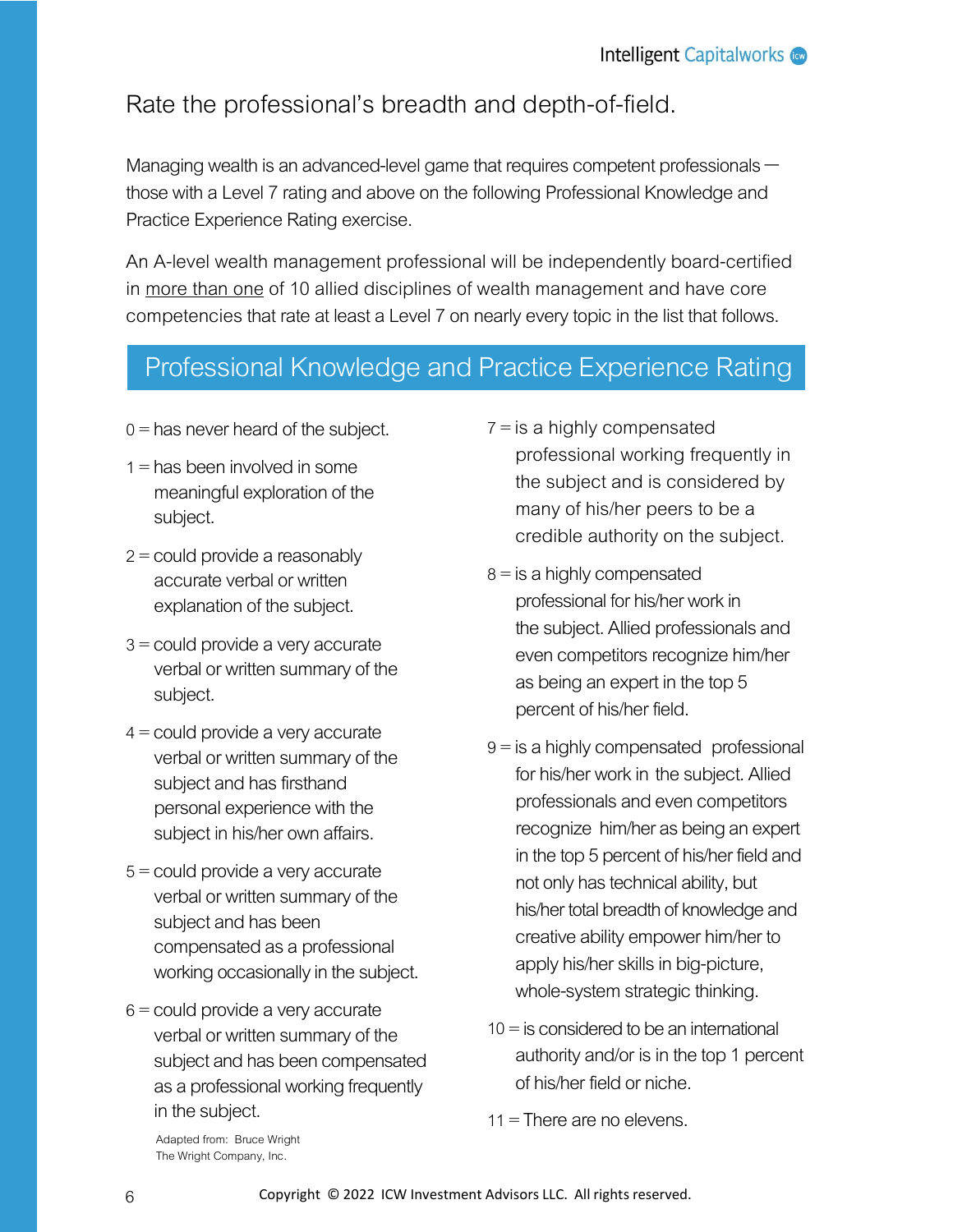## Validating professional ratings.

Financial advisory professionals who rate themselves Level 6 or higher for a particular practice area should be able to show you the resources and sample professional work product (not notes on a note pad) that will be delivered to you for that activity.

#### Rate 0 – 10

- **EXECUTE:** Family financial discussion and visioning
- **EXECUTE:** Barrier identification and liberty facilitation
- **EXECO** Goal and measurable objective setting
- **EXECUTE RETILE RETILE RETILE RETILE RETILE RETILE RETILE RETILE RETILE RETILE RETILE RETILE RETILE RETILE RETI**
- \_\_\_\_\_ Investment management consulting
- \_\_\_\_\_ Incapacity, estate and legacy planning and funding
- \_\_\_\_\_ Charitable planning, giving and funding
- **\_\_\_\_\_** Special needs planning, trust design and funding
- **\_\_\_\_\_** Irrevocable insurance trust design and funding
- **Formation and administration of asset protection trusts**
- **IVELGEE** Lifestyle asset and net worth ratio analysis
- **Leverage and asset/debt duration matching**
- **EXECUTE:** Risk exposures and insurance review and funding
- **Long-term care cost coverage analysis and funding**
- \_\_\_\_\_ Social security claiming/Medicare optimization analysis
- **\_\_\_\_\_** Personal investment education/training
- **\_\_\_\_\_** Retirement asset/liability modeling
- **\_\_\_\_\_** Critical path analysis
- \_\_\_\_\_ Investment risk capacity analysis
- **\_\_\_\_\_** Asset allocation analysis
- **WEIGHT Structural asset location analysis**
- \_\_\_\_\_\_ Portfolio risk analysis
- **LECONOMIC SCENARIO ANALYSIS**
- \_\_\_\_\_ Income stability and distribution analysis
- \_\_\_\_\_ Investment guideline development and analysis
- Investment manager search and attribution analysis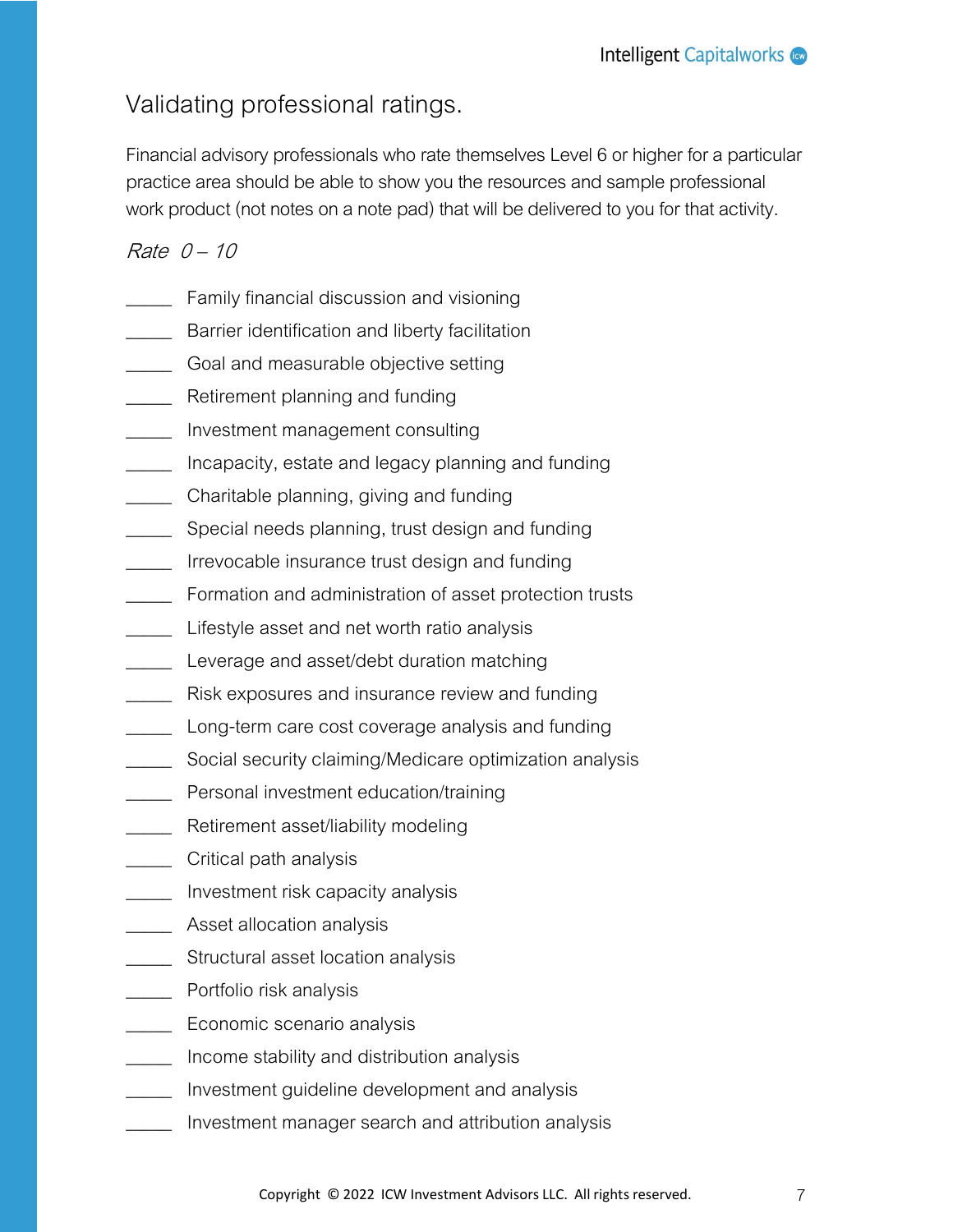- Investment manager benchmarking
- Investment performance reporting and goal progress monitoring
- **Time-and dollar-weighting of investment returns**
- **Nicklehriff** Risk and tax-adjusting of investment returns
- **EXECUTE:** Return attribution analysis
- \_\_\_\_\_ Individual equity valuation analysis
- **LETT** Discounted cash flow analysis
- **Example 20 Covered dividend analysis**
- \_\_\_\_\_ Individual bond research
- \_\_\_\_\_ Bloomberg Professional Terminal Services proficiency
- **\_\_\_\_\_** FactSet Professional Terminal Services proficiency
- \_\_\_\_\_ Individual equity portfolio management
- \_\_\_\_\_ Individual bond portfolio management
- \_\_\_\_\_ Risk budgeting
- **\_\_\_\_\_** Diversification budgeting
- \_\_\_\_\_ Roth conversion and re-characterization
- \_\_\_\_\_ Qualified plan design and funding
- **Nollover and reinvestment of qualified plan assets**
- \_\_\_\_\_ Avoiding double and triple taxation on qualified plan assets
- \_\_\_\_\_ Alternative investment analysis
- \_\_\_\_\_ Private equity investment analysis

#### Interpreting knowledge/experience levels.

|  | Levels $(0-3)$ = Dabbling. Never trust anything to a dabbler. |  |  |  |
|--|---------------------------------------------------------------|--|--|--|
|  |                                                               |  |  |  |

- Level  $(4)$  = Knowing. Knowledge is a good thing. Knowledge alone however, is insufficient.
- Levels  $(5-6)$  = Doing. Knowledge combined with experience is where competent representation may begin.
- Levels (7 9) = Creative Vision and Dynamic Execution. Welcome to the A-level game where the art and science of whole-system strategy are masterfully combined.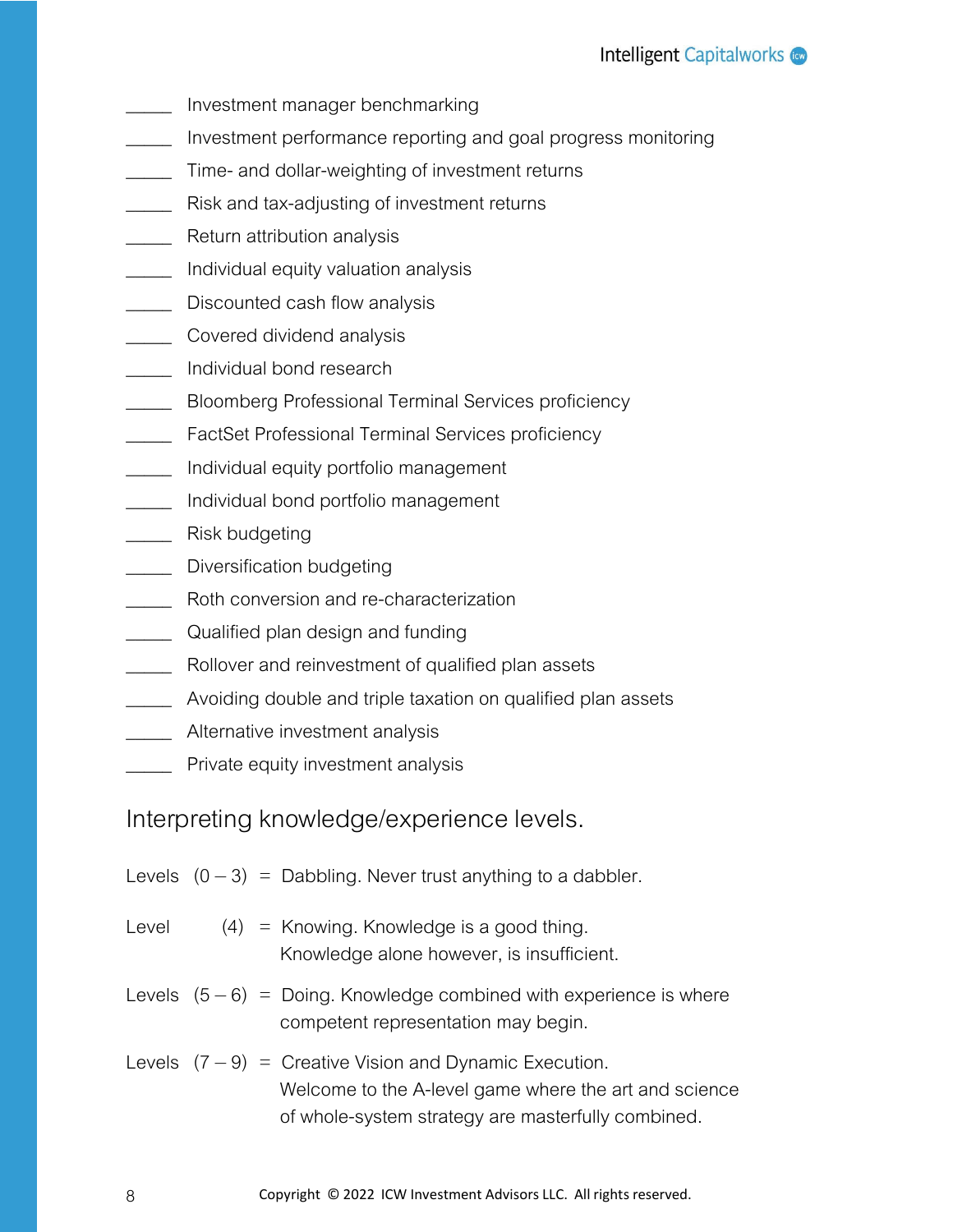## Preparing for the interview.

Before interviewing financial advisor candidates, take an inventory of your immediate and future advisory needs and the problems you are trying to solve. This will help you focus on the breadth and depth of skills, experience, resources, attributes and qualities that you'll need from an advisor.

You'll want to create a framework around your inventory of needs that will help you during your interview process.

### **Planning**

- \_\_\_\_ Goal and objective setting<br>\_\_\_\_ Retirement planning<br>\_\_\_\_ Investment planning
- 
- 
- \_\_\_\_ Tax and business planning
- \_\_\_\_ Incapacity, trust and estate planning<br>\_\_\_\_ Special needs planning<br>\_\_\_\_ Philanthropic planning<br>\_\_\_\_ Succession and legacy planning
- 
- 
- 

### **Studies and analyses**

- 
- 
- 
- 
- 
- 
- \_\_\_\_ Asset/liability studies<br>\_\_\_\_ Critical path studies<br>\_\_\_\_ Risk exposure studies<br>\_\_\_\_ Leverage and debt analysis<br>\_\_\_\_ Cash flow bridge analysis<br>\_\_\_\_ Risk tolerance and capacity studies<br>\_\_\_\_ Income stability and distribut
- 
- 
- 

## Conducting the interview.

### **Strategy**

- \_\_\_\_ Liquidity
- 
- 
- \_\_\_\_ Cash flow<br>\_\_\_\_ Growth<br>\_\_\_\_ Tax preference and control<br>\_\_\_\_ Risk budgeting<br>\_\_\_\_ Diversification budgeting
- 
- 

#### **Investment Management**

- 
- 
- \_\_\_\_ Written investment guidelines<br>\_\_\_\_ Investment behavior coaching<br>\_\_\_\_ Progress and performance reporting<br>\_\_\_\_ Investment cost management<br>\_\_\_\_Taxable preferences and control
- 
- 

## **Collaboration Workflows**

- \_\_\_\_ Accountant/pension consultant<br>
\_\_\_\_ Estate planning attorney<br>
\_\_\_\_ Trustee/Trust company<br>
\_\_\_\_ Advisory team<br>
\_\_\_\_ Client calls and meetings
- 
- 
- 
- 

Do not provide questions ahead of the interview. Allow yourself enough time for a good interview. If the interview is going well, you will likelyneed a minimum of two hours to work through your questions. If your candidate isn't familiar with terminology or subject matter, that could signal a lack of education, training or experience. Be sure to take notes so that you can review, compare and consider them later.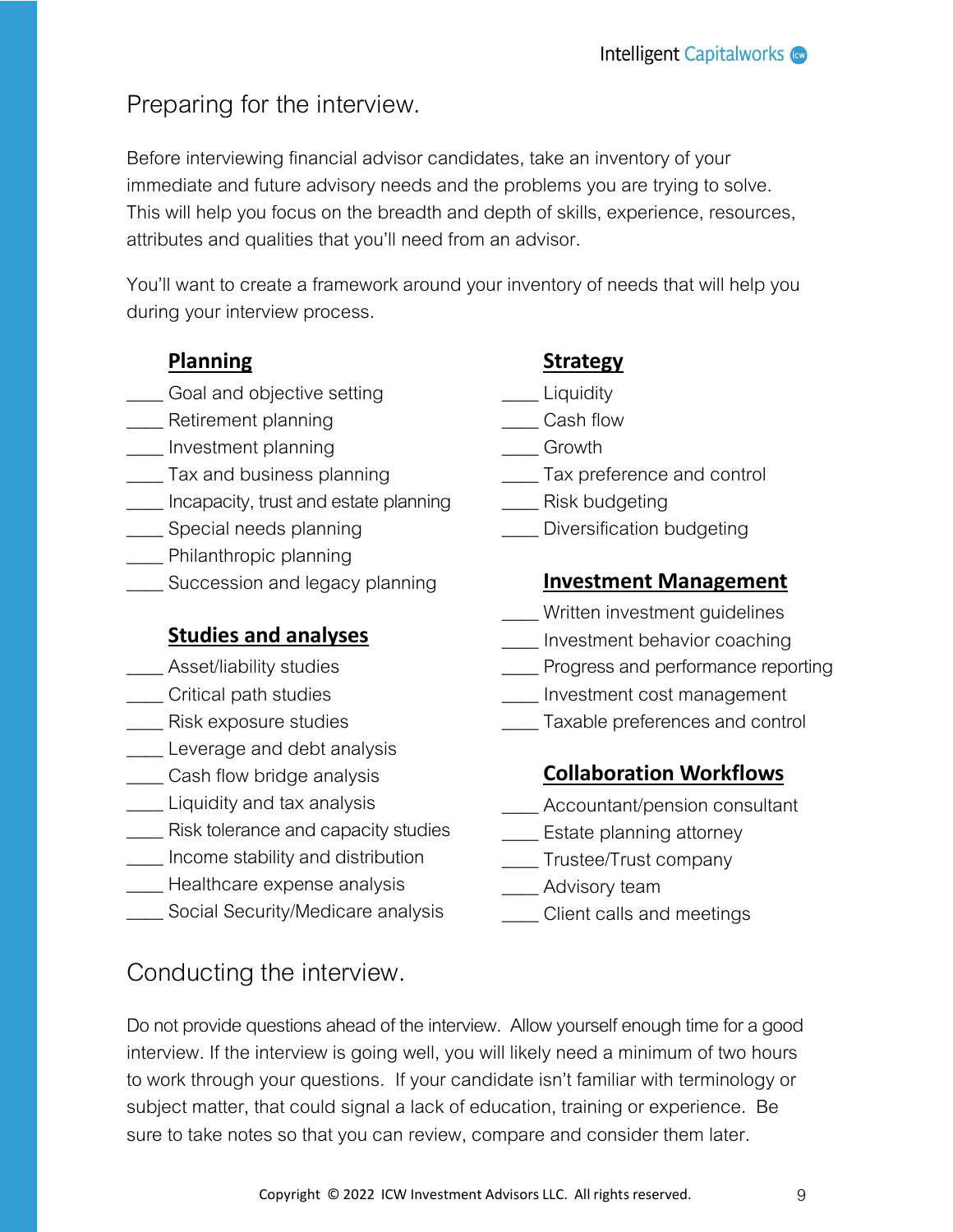Include these questions with your own during your interview.

- 1. Describe how you work with clients. What can I expect to receive from you?
- 2. Describe the value of your services to me. (This provides an advisor/firm the opportunity to explain why you should consider hiring them).
	- i.
	- ii.
	- iii.
	- iv.
	- v.
- 3. Discuss some of the most significant/complex problems you have helped clients solve. (This provides you an opportunity to assess the advisor's breadth and depth-of-field).
	- i.
	- ii.
	-
	- iii.
	- iv.
	- v.
- 4. Discuss your/your firm's strengths and competitive advantages.
	- i.
	- ii.
	- iii.
	- iv.
	- v.
- 5. Discuss your firm's biggest challenges right now and your roadmap to address them. (Every firm has challenges and every firm should have a roadmap to address them).
	- i.
	- ii.
	- iii.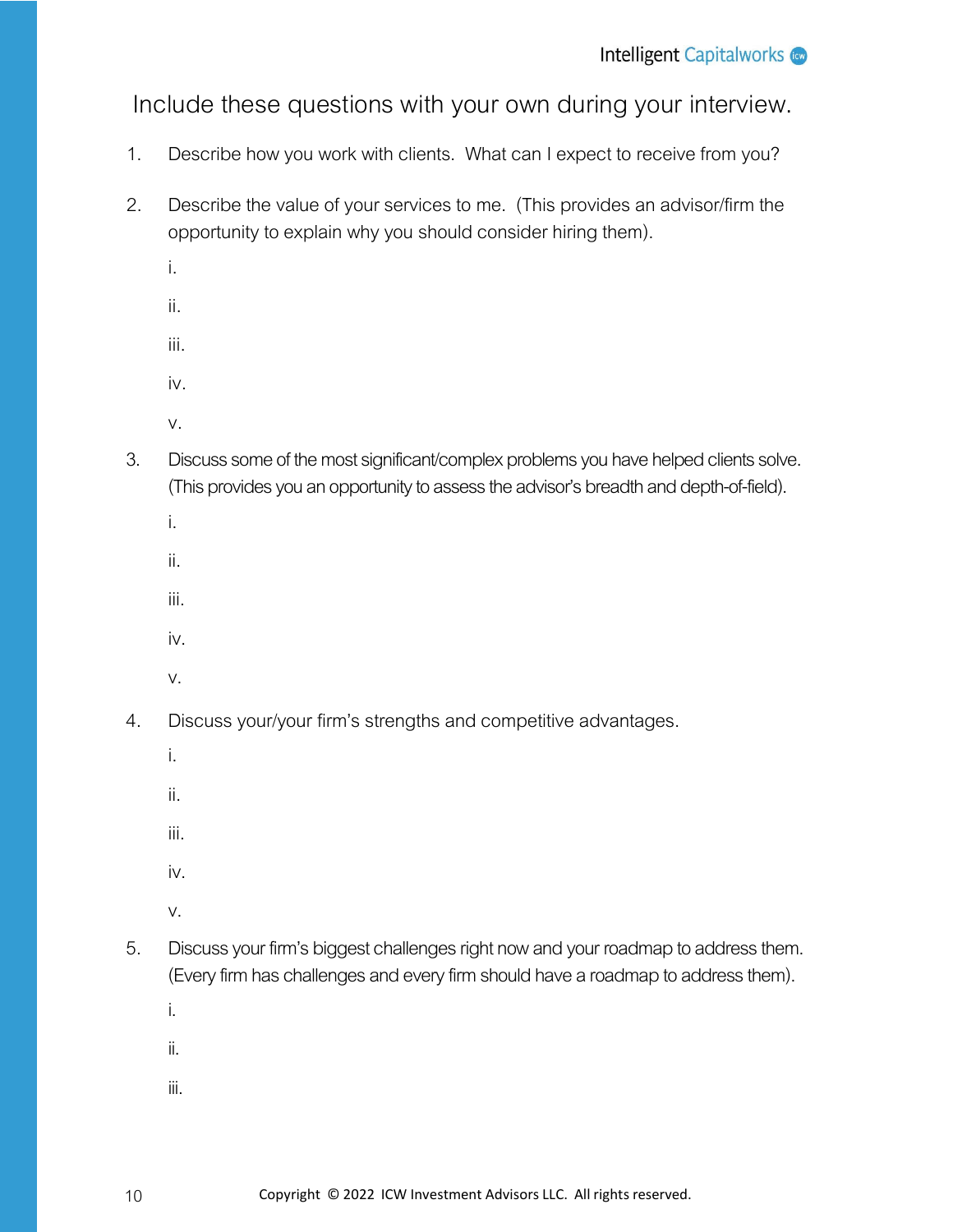## Clarify which services you will receive for the fee(s) you will pay.

- 6. Which of the following activities, studies and work product will be included for the fee(s) you charge? Are these activities specifically identified in the written agreement we will have with you?
	- 1. Family financial discussions
	- 2. Personal wealth education
	- 3. Investment consulting
	- 4. Goal and objective setting
	- 5. Retirement planning and funding
	- 6. Incapacity, estate and legacy planning and funding
	- 7. Charitable planning, giving and funding
	- 8. Lifestyle asset and net worth analysis
	- 9. Leverage and debt review and restructuring
	- 10. Risk exposures and insurance review and funding
	- 11. Cash flow and bridge analysis
	- 12. Retirement asset/liability study
	- 13. Retirement income shortfall analysis and funding
	- 14. Long-term care cost coverage analysis and funding
	- 15. Social Security/Medicare gap analysisand optimization
	- 16. Personal risk DNA analysis
	- 17. Investment risk capacity analysis
	- 18. Critical path analysis
	- 19. Asset allocation analysis
	- 20. Asset location analysis
	- 21. Portfolio risk analysis
	- 22. Economic scenario analysis
	- 23. Income stability and distribution analysis
	- 24. Tax-advantaged charitable gift analysis
	- 25. Written investment guidelines
	- 26. Financial services value/cost analysis
	- 27. Covered dividend analysis
	- 28. Separately-managed accounts of individual securities
	- 29. Individual securities held in safekeeping, not street name
	- 30. Tax-sensitive portfolio management
	- 31. Investment performance reporting and goal progress monitoring
	- 32. Investment behavior coaching
	- 33. Tax accountant coordination/collaboration
	- 34. Estate planning attorney coordination/collaboration
	- 35. Trust advisory services
	- 36. Periodic review calls and meetings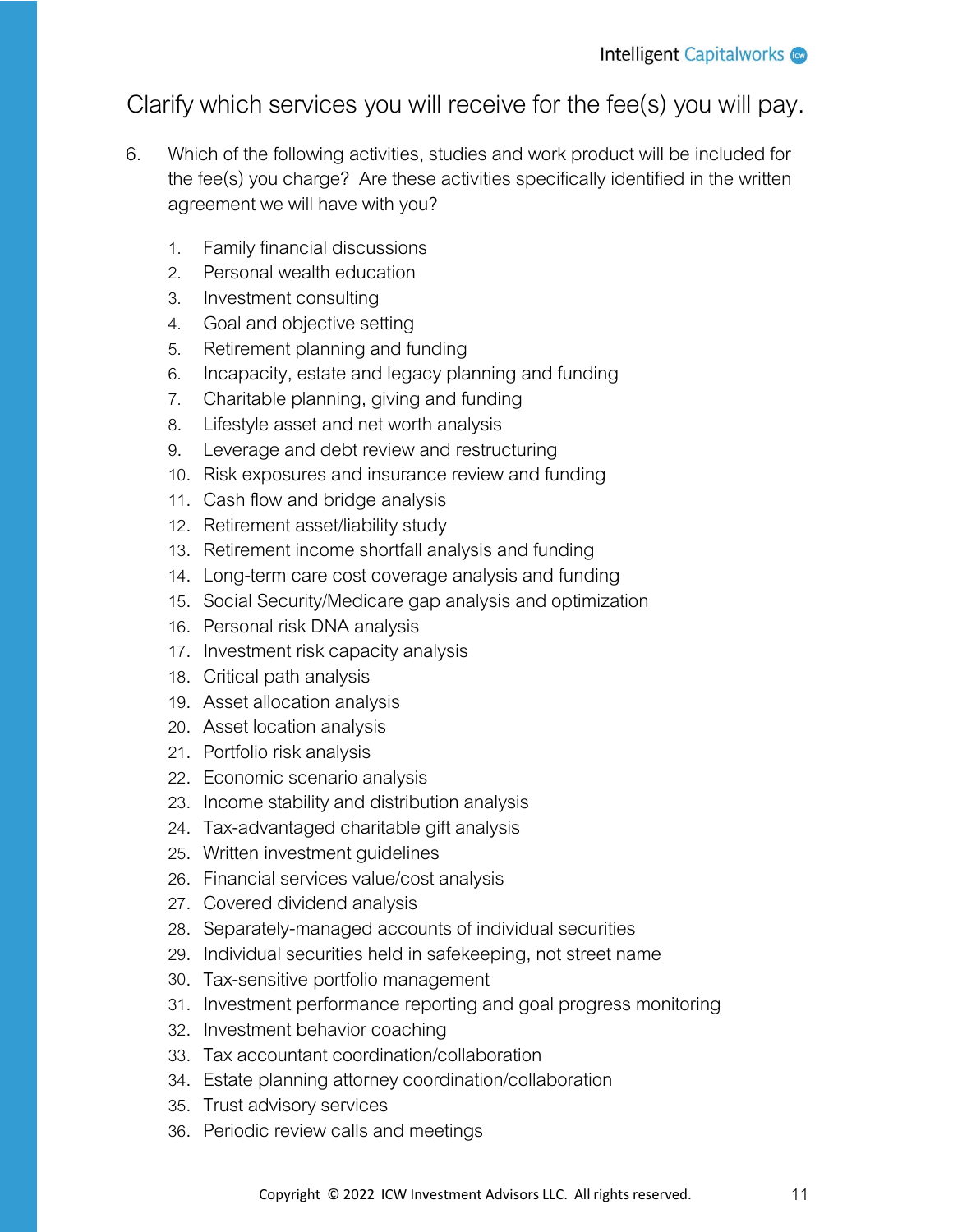Notes.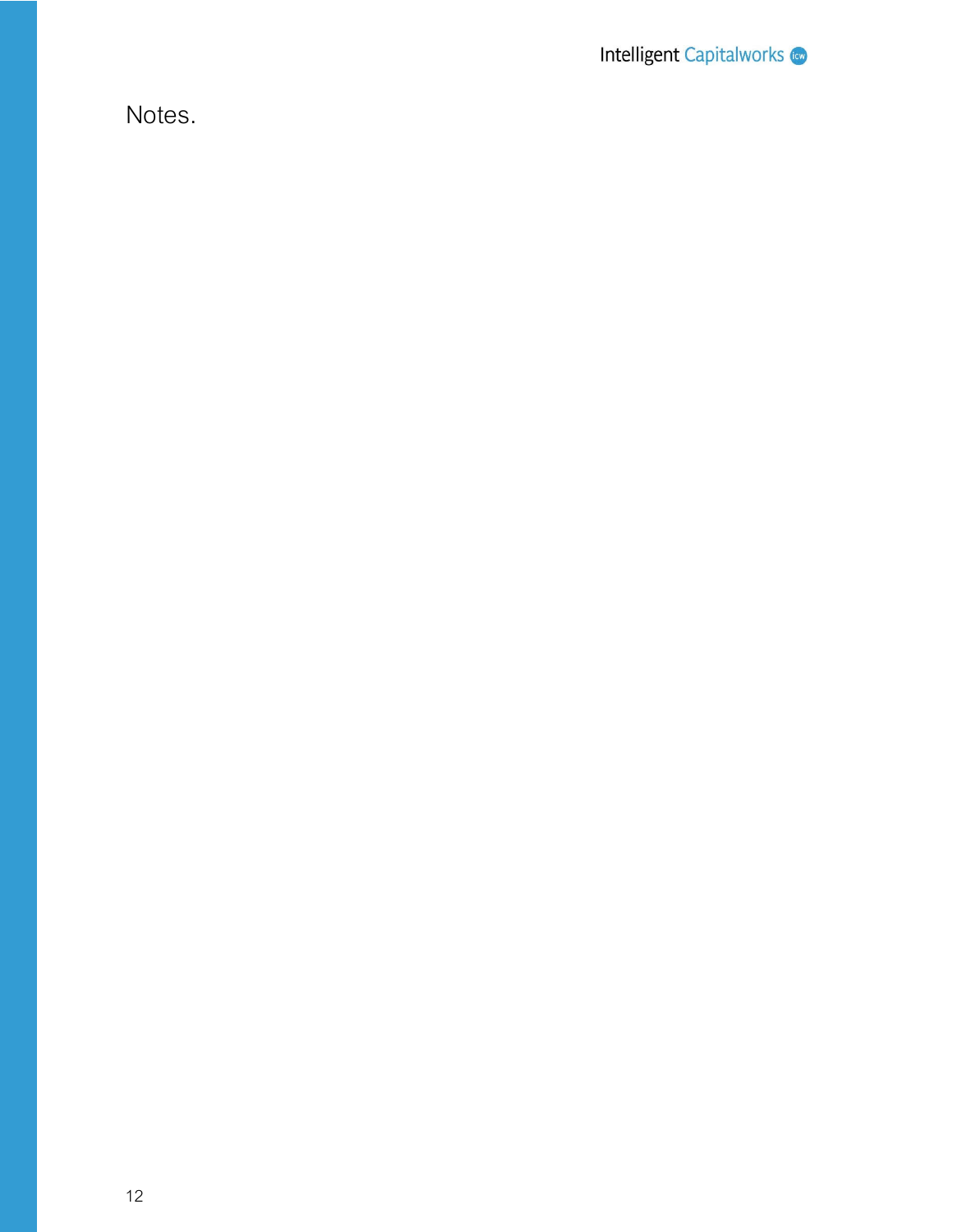#### Ask this business model question.

7. Are you dually-registered as asecurities broker (Series 7 licensed to sell investment products) and as an investment advisor (Series 65 licensed to provide investment advice)?

If yes, ask why this is necessary and how you will know when the firm and the advisor will be separating their sales efforts to you from their fiduciary duty to put your interests first when they are advising you.

Ask how the firm and the advisor will make clear and complete disclosures to you so you'll know when they are trying to sell you an investment, insurance or annuity product and when they are providing you with independent, objective fiduciary advice. Ask what measures they will take to ensure their independence, objectivity, and accountability to you when they are advising you. Ask how the potential for compensation conflicts will be managed.

#### Why this is important.

"A conflict of interest is defined as a conflict between the private interests and the official responsibilities of a person in a position of trust. In the investment business, investors are exposed to significant conflicts of interest. Clients are looking for advice. But financial firms are in the business of selling products and generating profits. Those products can be traditional brokerage services or investment advisory services. Advice from stockbrokers and financial advisors is typically considered incidental to the sale of products they are promoting or helping their client buy. In other words, broker-dealer firms are there to facilitate a transaction on behalf of the customer, with the focus on the transaction and not the advice.

Conflicts of interest present a source of risk to the attainment of client objectives. . . . To make matter[s] more confusing, many advisors are dual registered as advisors and brokers. Additionally, they may also be insurance licensed. If one looks closely at the business card of many stockbrokers, one may see the words: advisory and brokerage services. But providing objective advice to clients is exceptionally difficult for the salespeople employed at these firms."

- CFA Institute website<sup>1</sup>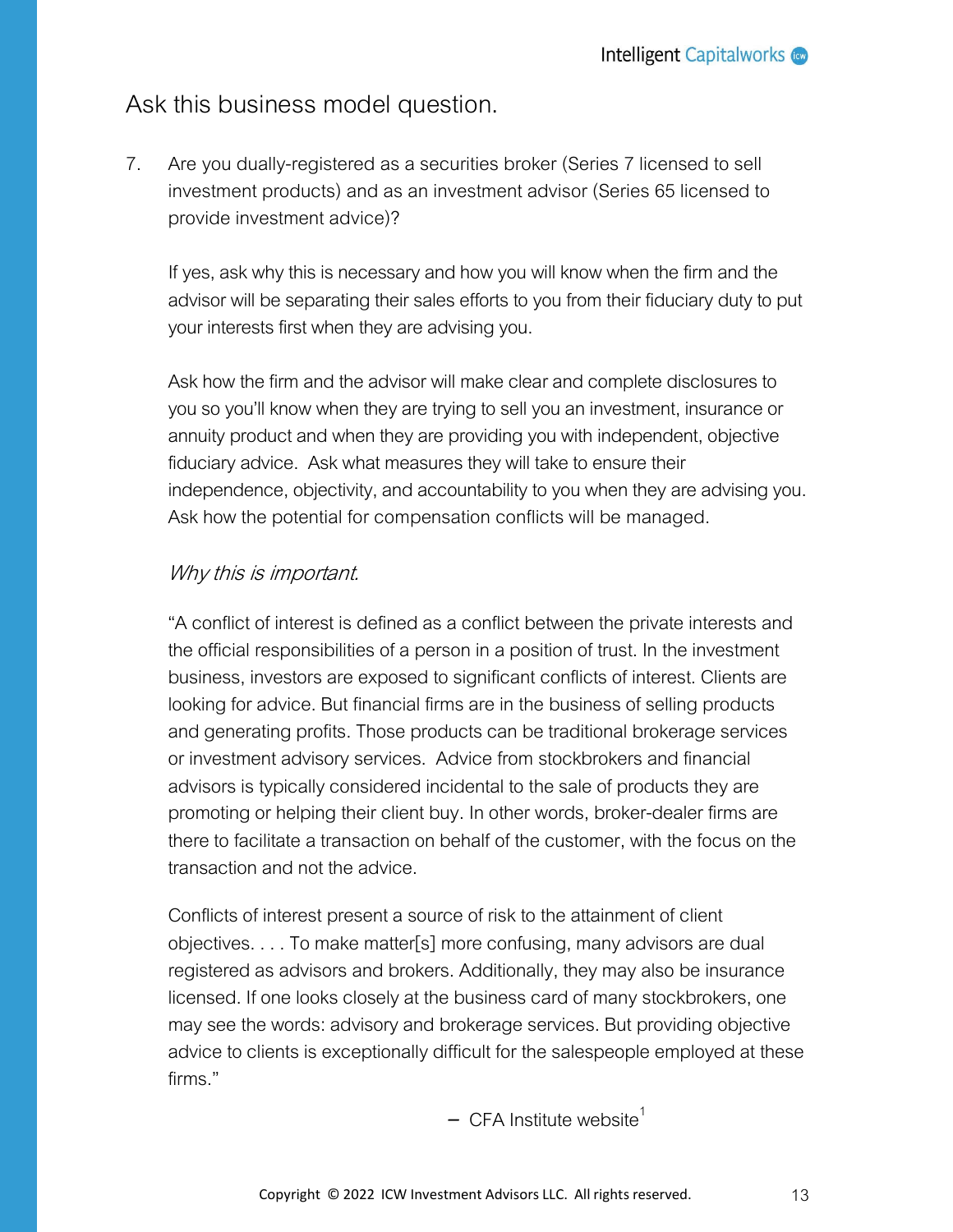## Ask these implementation-based questions.

8. Will you invest and manage my accounts using individual stocks or mutual funds and exchange-traded funds?

If you will not be investing my accounts in individual securities, explain why not.

#### Why this is important.

Mutual funds and exchange-traded funds are professionally managed pools of money collected from many investors to invest in stocks, bonds, money market instruments and many other types of assets. Each fund will have a manager that invests the fund in accordance with the fund's investment objective and each fund will have its own underlying investment costs and operating expenses, including manager expenses of the fund. All fund expenses need to be added to any advisory fees you pay to help you understand your total investment and advisory expenses. Additionally, a fund's investment objective may not match your own investment objectives. By way of example, you have no control over the recognition of taxable gains and losses by the management of a fund. This may limit your abilities to achieve more favorable after-tax investment returns.

9. Describe how you address risks in your investment process.

#### Why this is important.

In a discretionary investment advisory relationship, you are giving your advisor the authority to make investment decisions in your accounts. Before granting this authority, you'll want a clear understanding of anadvisor's process for addressing risks in your accounts.This is important because risk can only be measured in the past, yet it exists in the future and must include that which is unknowable.

10. Describe your security selection and portfolio diversification process.

#### Why this is important.

In a discretionary investment advisory relationship, you are giving your advisor the authority to make investment decisions in your accounts. Before granting this authority, you'll want a clear understanding anadvisor's process for security selection for your accounts and the advisor's process for achieving diversification benefits in your accounts.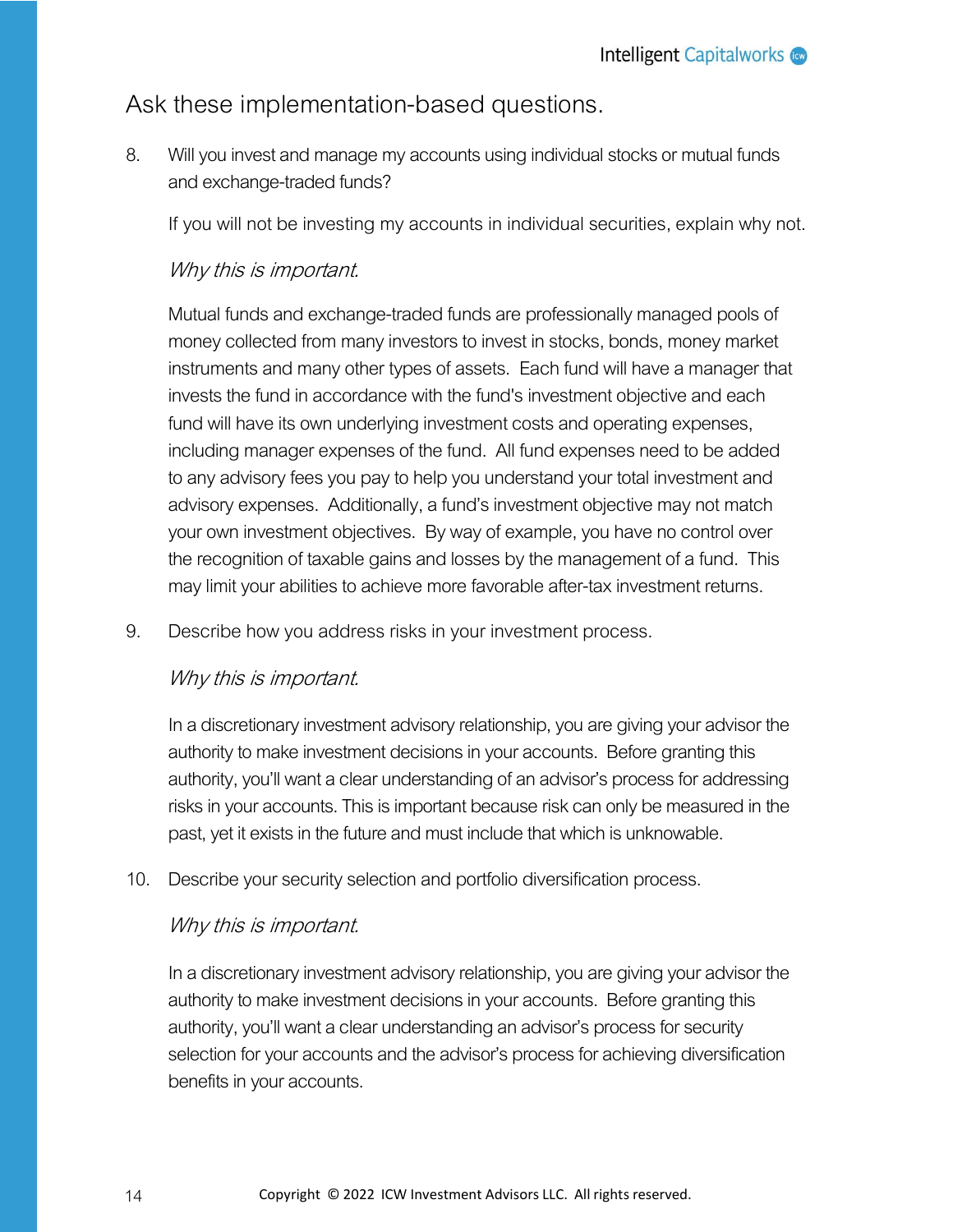## Ask these conflict-based questions.

- 11. Do you recommend proprietary products that could generate additional fees/commissions to you or the firm? If yes, explain why you do this and how you address potential compensation conflicts of interest with your clients.
- 12. Do you have attorneys, insurance agents or CPAs on staff, which may create incentives for recommendations that drive higher firm revenue? If yes, explain why.
- 13. Do you charge performance-based fees that may incentivize you to take inappropriate or greater risks in my account to beat your performance benchmark? If yes, explain why and explain how you manage/resolve conflicts between your clients who pay you performance fees and those who don't.
- 14. Do you invest in recommended securities? If no, explain why not. If yes, explain how you manage/resolve conflicts with client accounts.
- 15. Do you invest differently from what you invest in or recommend for your clients? If yes, explain why.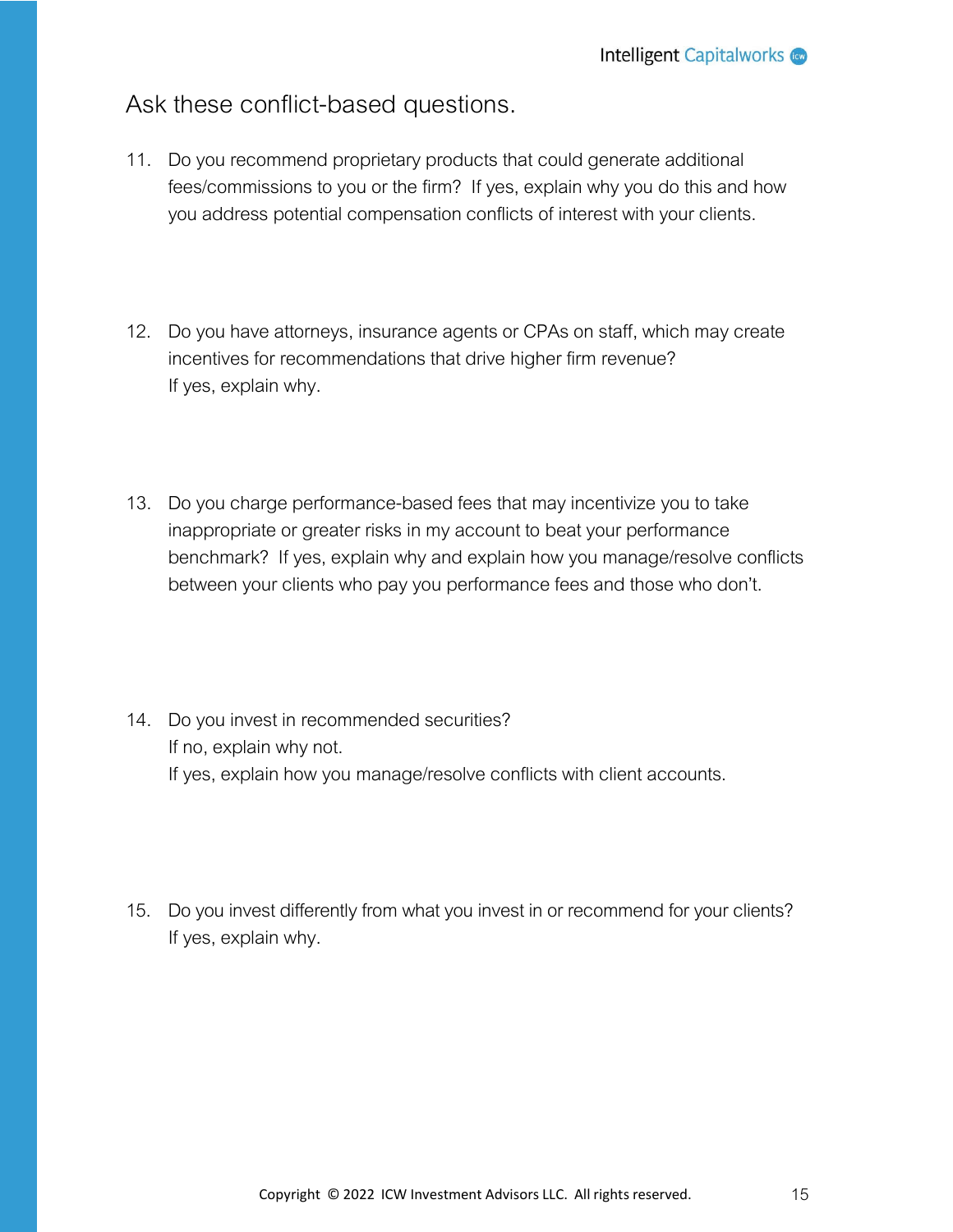Ask these cost-based questions.

- 16. How are you compensated? Why do you structure your compensation this way?
	- $\Box$  Fee-Only  $\Box$  Fee-Based (commissions plus asset-based fees) **Commissions**  $\Box$  Fixed Fee | Hourly
	- Other (Explain)
- 17. Does your firm receive *soft-dollar* benefits in exchange for directing a client's securities trades to a particular broker-dealer for execution?

If yes, disclose the benefits you receive and explain why this is in your clients' best interest and how you address potential conflicts of interest with your clients.

#### Why this is important.

Under traditional fiduciary principles, a fiduciary cannot use assets entrusted by clients to benefit itself. The Securities and Exchange Commission (SEC) has recognized that when an adviser uses client commissions to in effect "pay up" (soft-dollars) to a broker-dealer in exchange for research, products and services the adviser would otherwise have to pay on its own, the adviser receives a benefit because it is relieved from the need to pay directly for the products and services. When client transactions involve *soft dollars* from the adviser "paying up" or receiving executions at inferior prices, advisers face a conflict of interest between their desire to obtain services without direct payment and their clients' interest in paying the lowest commission rate available and obtaining the best possible execution.

Congress created a safe harbor under Section 28(e) of the Securities Exchange Act of 1934 ("Exchange Act") to protect advisers from claims that they breach their fiduciary duties by causing clients to pay more than the lowest available commission rates in exchange for research and execution. Due to the conflict of interest that exists when an investment adviser receives research, products or other services as a result of allocating brokerage on behalf of clients, the Commission requires advisers to disclose *soft dollar* arrangements to their clients.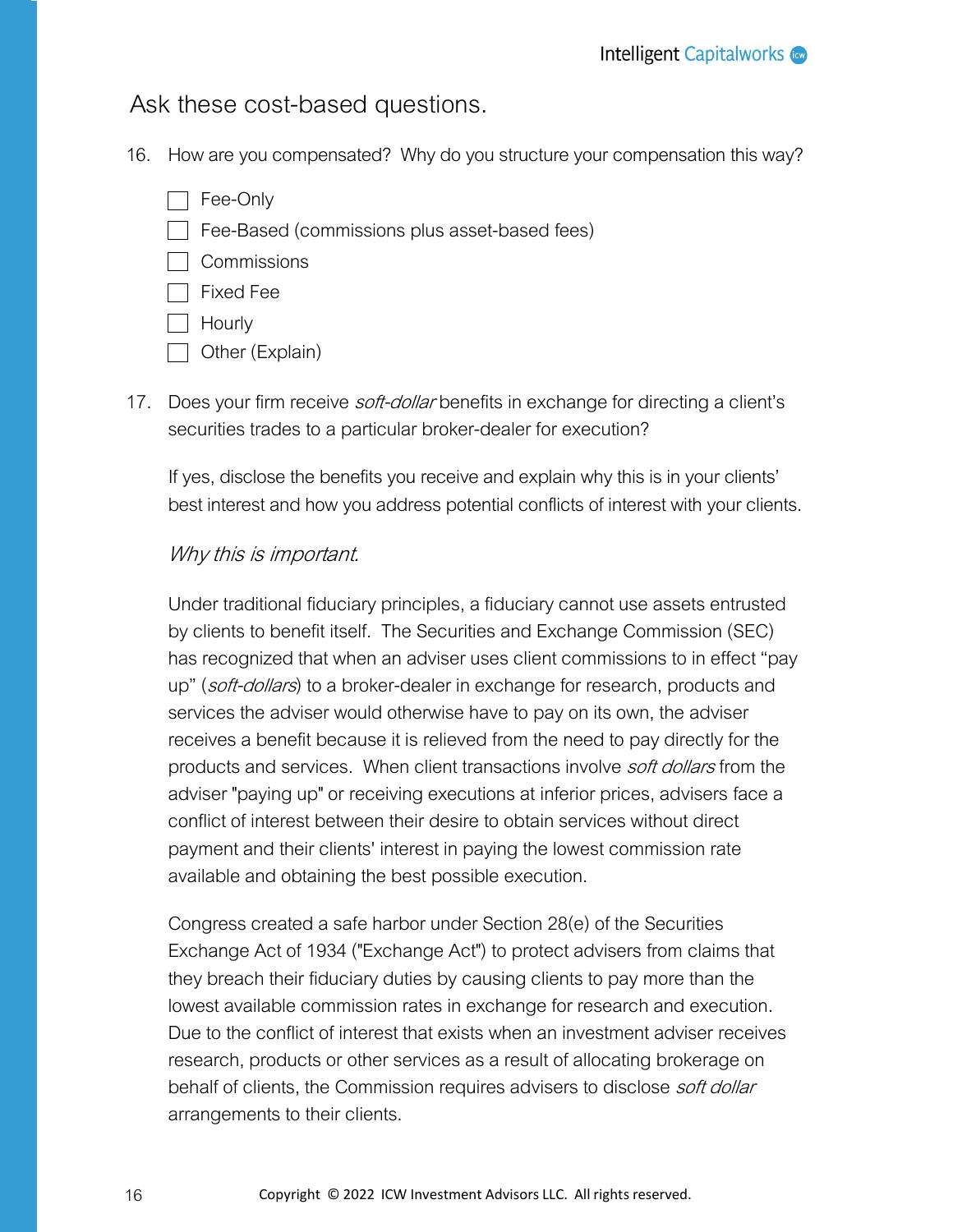18. Do you recommend mutual funds with 12b-1 fees that increase the cost of owning the fund?

If yes, why do you recommend funds with 12b-1 fees when there are comparable funds available to me without 12b-1 fees? Do you rebate the 12b-1 fees to me?

If you don't rebate the 12b-1 fees to me, explain why this is in my best interest and how you justify my higher investing costs from using mutual funds with unreimbursed 12b-1 fees vs. mutual funds without 12b-1 fees.

#### Why this is important.

A 12b-1 fee is an annual marketing or distribution fee on a mutual fund. The distribution fee covers marketing and paying brokers who sell shares. They also go toward advertising the fund and mailing fund literature and prospectuses to clients. The 12b-1 fee is considered to be an operational expense and, as such, is included in a fund's expense ratio. The fee gets its name from a section of the Investment Company Act of 1940.

The 12b-1 fee can be broken down into two distinct charges: the distribution and marketing fee and the service fee. Total 12b-1 fees charged by a fund are limited to 1% annually. The distribution and marketing piece of the fee is capped at 0.75% annually, while the service fee portion of the fee can be up to 0.25%. The presence of a 12b-1 fee increases the overall expense of investing and may increase the cost of receiving investment advice if an advisory fee is added on top of mutual fund 12b-1 fees.

An analysis by the SEC found that while 12b-1 fees helped attract more new assets to a fund, the shareholders of the fund didn't see the benefit. The theory was that the increase in assets should bring shareholders less volatility and expense through economies of scale, but what often happened instead was that shareholders paid more to grow the fund while the fund company or advisor were the ones that benefited from the increase in assets.

- 19. Do you or your firm have a legal or disciplinary history? If yes, explain.
- 20. Do you have a team of professionals who will support our relationship? If yes, please provide their resumes or Form ADV Part 2B if you are SEC-Registered.

To schedule an interview with ICW, please call Monique Pressley at 480-248-2223.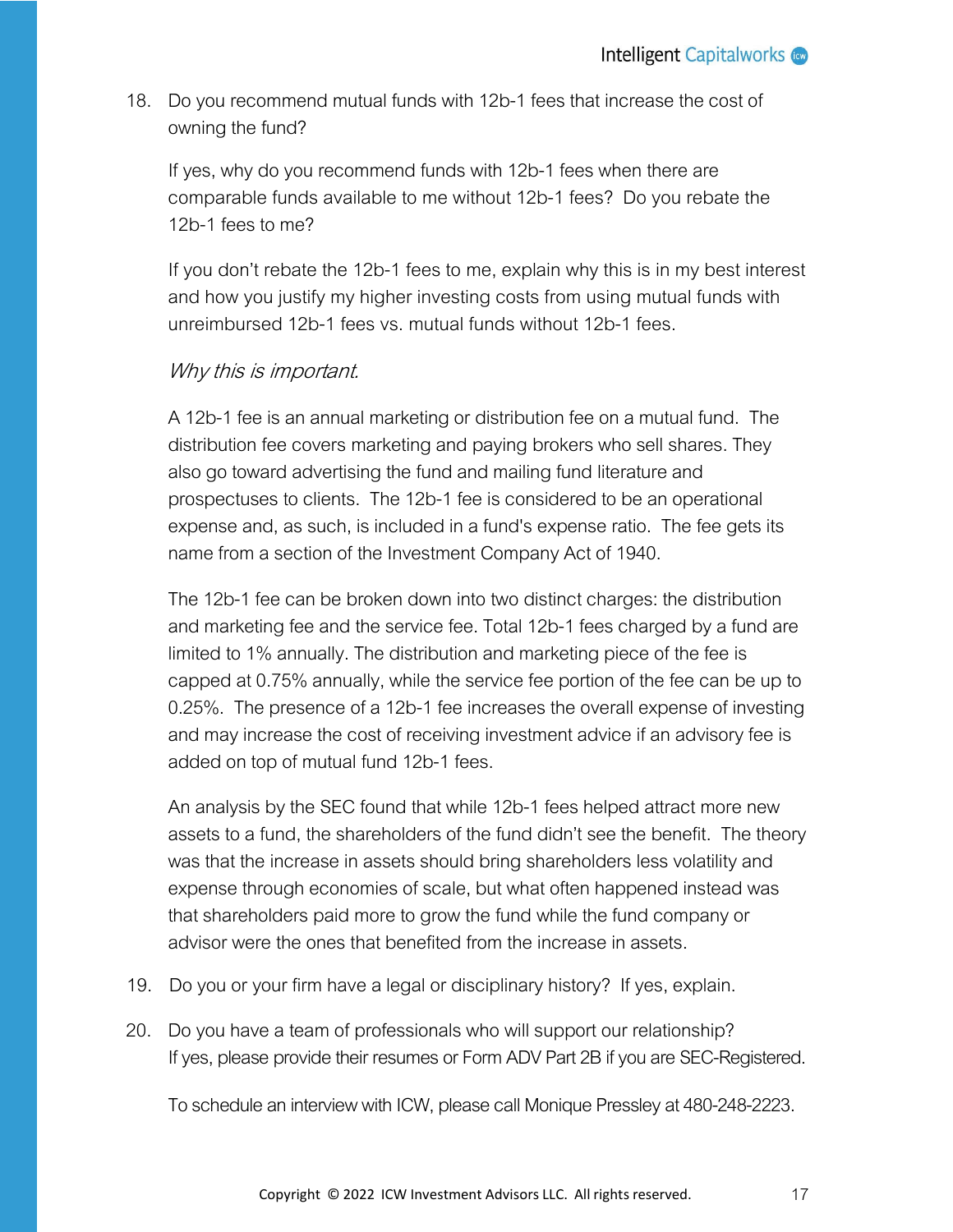### Footnotes.

<sup>1</sup> https://www.cfainstitute.org/advocacy/issues/conflicts-of-interest#sort=%40pubbrowsedate%20descending

#### Disclosures.

Intelligent Capitalworks is the trade name of ICW Investment Advisors LLC ("ICW").<br>ICW is registered as an investment adviser with the Securities and Exchange Commission ("SEC") and only transacts business in states where it is properly registered or is excluded or exempted from registration requirements. SEC registration does not constitute an endorsement of the firm by the SEC, nor does it indicate that the adviser has attained a particular level of skill or ability.

Past performance may not be indicative of future results. All investment strategies have the potential for profit or lossand clients should be prepared to bear the risk of capital loss. Changes in investment strategies, contributions or withdrawals, and economic conditions may materially alter the performance of your portfolio.

Different types of investments involve varying degrees of risk, and there can be no assurance that any specific investment or strategy will be suitable or profitable for a client's portfolio. There can be no assurances that a portfolio will match or outperform any particular benchmark.

Working with a financial advisor is not a guarantee of future financial success.<br>Always consult an attorney or tax professional regarding your specific legal or tax situation. ICW does not provide legal counsel, tax counsel, accounting, actuarial or pension consulting advice or services.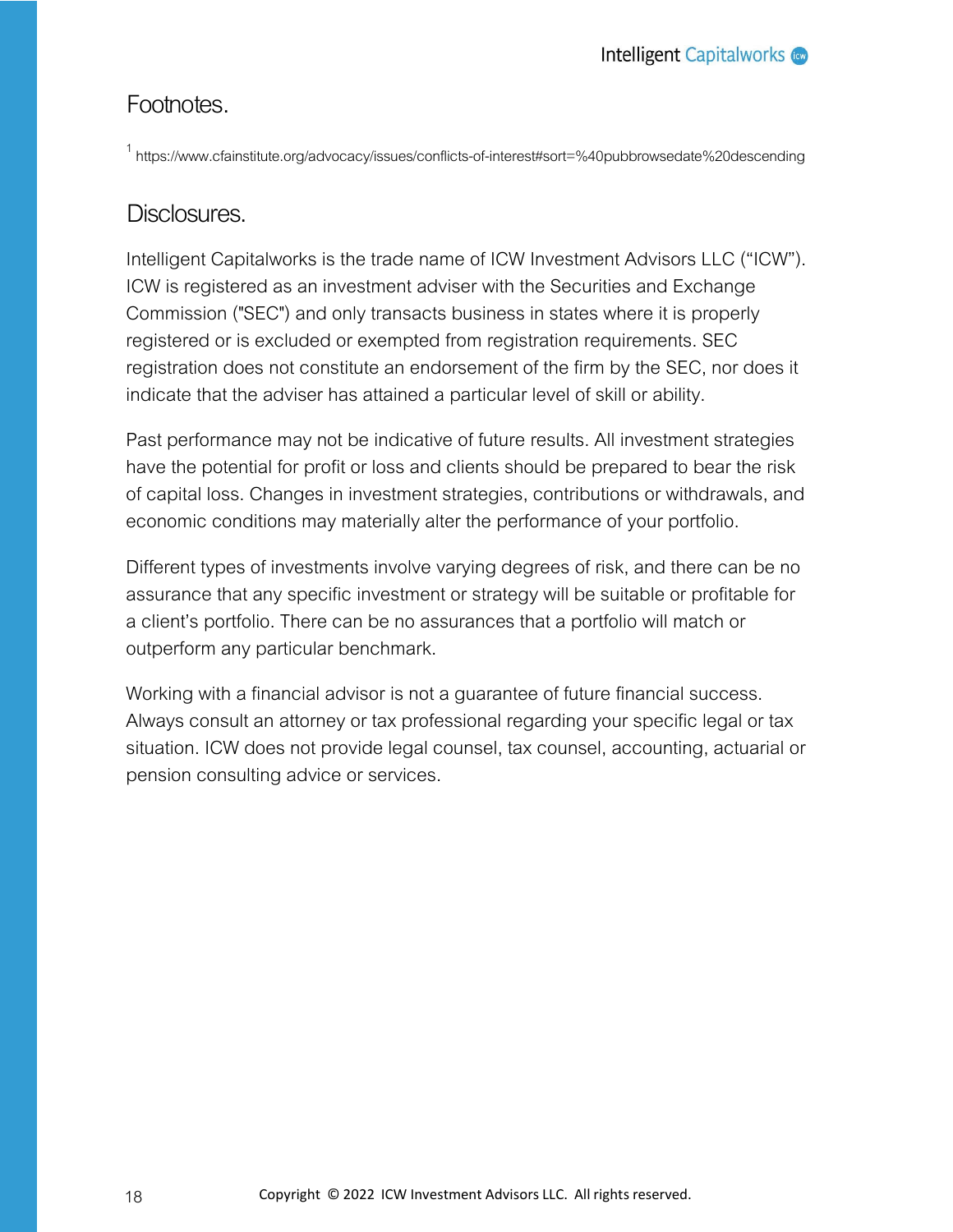Notes.